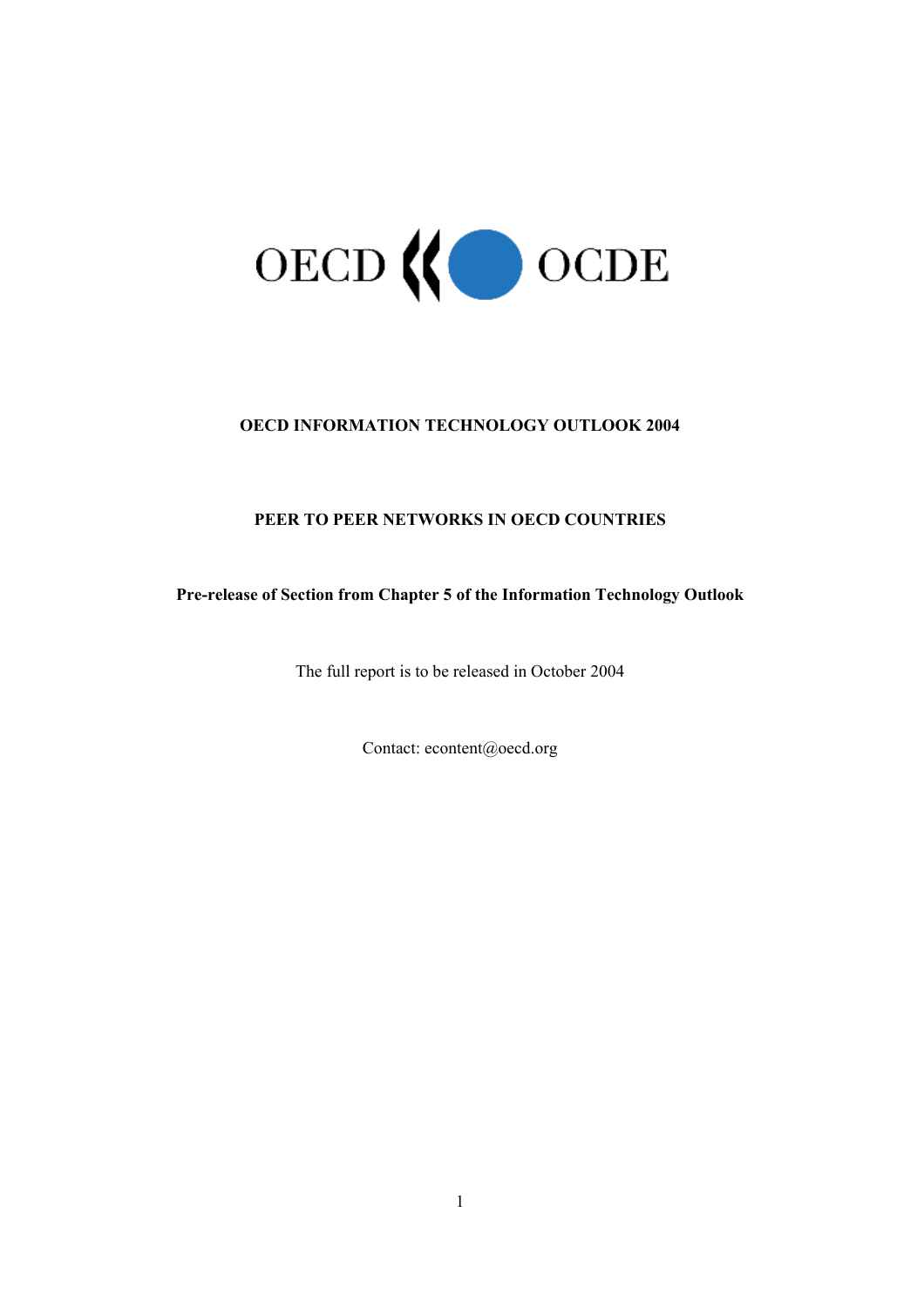### **Chapter 5 OECD Information Technology Outlook 2004 Section on Peer-to-Peer Networks**

### **Peer-to-peer digital delivery**

Though still relatively new, the P2P file-sharing marketplace is evolving rapidly. It may be one of the most important factors in changing how digital delivery is done. Together with new compression technologies and formats like MP3 and more widely shared and faster broadband access, this technology has also greatly influenced how traditional entertainment industries operate. Moreover, specific challenges for copyright protection are raised.

This section of the Chapter 5 of the Information Technology Outlook 2004 focuses on measuring the use of P2P networks for the non-commercial downloading of music, video and software files in OECD countries. Free downloading of music, films, or other files does not generate revenues for copyright holders (artists, music, publishers) and may negatively impact the development of new legitimate services delivering music, movies, etc. to customers. Some argue that downloading supplements regular purchases of music or serves as way to sample new music (Pew, 2003). However, the recording industry has also warned that free downloading poses a severe threat to the music industry in terms of diminishing sales.<sup>1</sup> There are currently a significant number of lawsuits in OECD countries to prevent infringement of copyright when P2P networks are used to share commercial music and films. This section analyses the current impact of this new technology for digital delivery as a way to shed light on the potential for the commercial use of P2P technologies and policy issues.

### *Peer-to-peer file sharing*

Peer-to-peer is essentially a communication structure in which individuals interact directly, without going through a centralised system or hierarchy. Users can share information, contribute to shared projects or transfer files (OECD, 2002; Minar and Hedlund, 2001).

In the past, systems for sharing files and information between computers were limited. The picture changed radically when in 2001, Napster had a daily average of 1.57 million simultaneous users and 60 million daily users worldwide. Napster was the first file-sharing service that allowed the non-commercial trade of music. In mid-2001 Napster was closed down owing to increasing lawsuits by the music industry.

Since Napster has been restricted, imitators such as Audiogalaxy, Morpheus, Gnutella and KaZaA have become more widely used. P2P thus emerged as the dominant use of bandwidth by residential Internet subscribers; it can consume 30% of network bandwidth of some broadband providers (Blue Coat, 2004). Most current P2P applications are not 100% P2P, but hybrid versions that make some use of central servers, which can ensure accountability and/or quality. Unlike Napster, for example, Gnutella does not have a central directory server; users connect directly to other nodes within the immediate vicinity and request a file (see Box 5.1 for an explanation of centralised vs. decentralised P2P systems).

Although file sharing consumes large amounts of bandwidth, broadband access does not seem to be a precondition for file sharing. P2P use actually outpaces broadband adoption. New subscribers begin sharing files earlier and existing subscribers share files more often. The evolution from Napster to Gnutella to KaZaA and BitTorrent, and now eDonkey and WinMX (in Europe), has radically increased the amount of data transferred across broadband networks (Sandvine, 2003). Over KaZaA, for instance, almost 5 000 terabytes of information, including over 600 million files, are shared by an average of 3 million users at any given time (Lyman and Varian, 2003).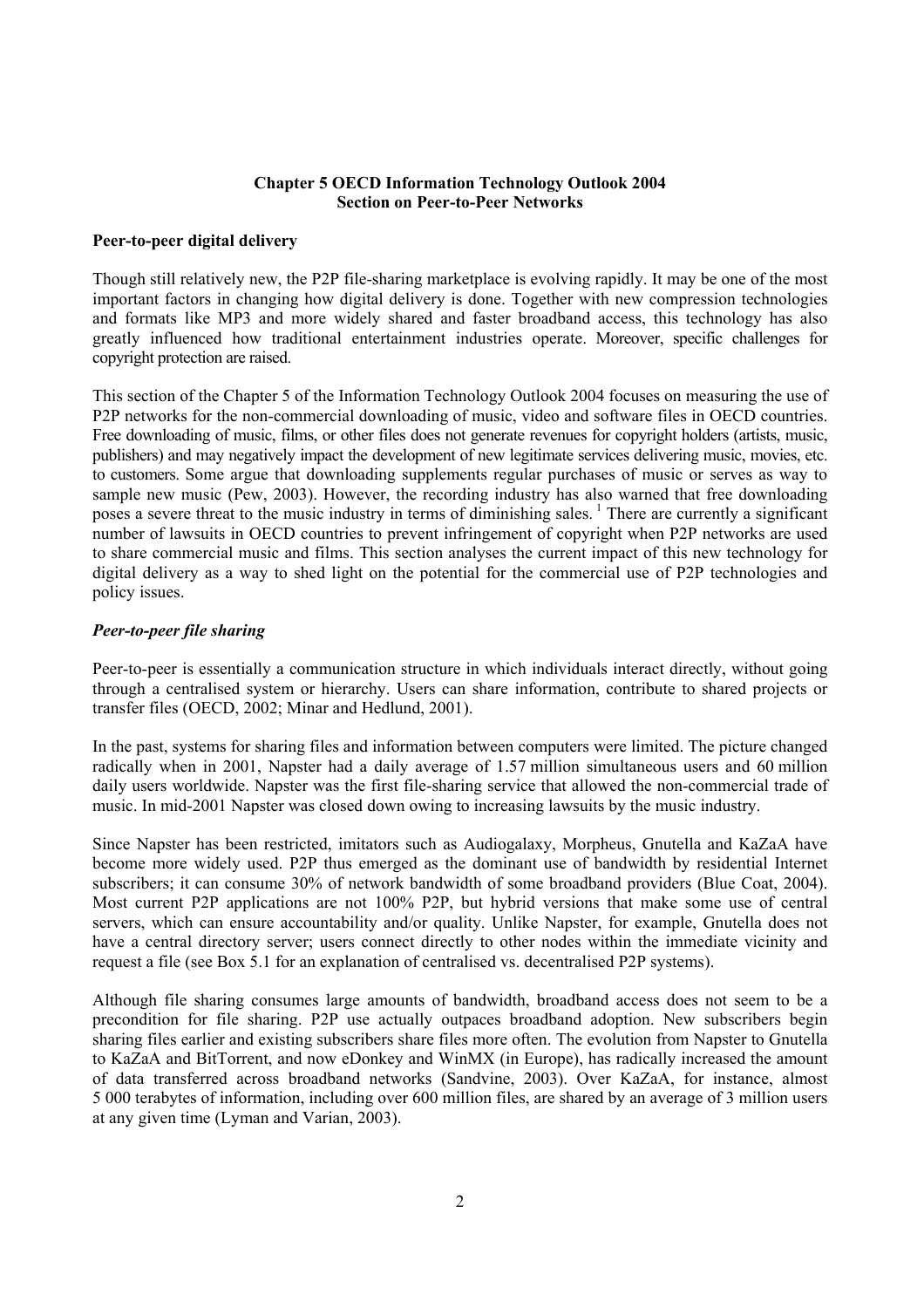

*Centralised system*: First generation P2P (*e.g.* Napster) utilises a server-client network structure. This one-to-many relationship enables a single host to communicate and share files with multiple nodes. The central server acts as a sort of "traffic cop". It maintains directories of shared files stored on each node. Each time a client logs on or off the network, the directory is updated. The centralised P2P framework provides the best performance in terms of locating files. Every individual in the network must register; this ensures that all searches are comprehensive and are executed quickly and efficiently.

*Decentralised system***:** The many-to-many relationship used by Gnutella protocol clients like BearShare enables highly automated resource sharing among multiple nodes. A decentralised framework does not rely on a central server and is therefore more robust than a centralised system.

*Third generation P2P* (*e.g.* FastTrack, KaZaA, Grokster, Groove, and current Gnutella clients) employs a hybrid of the central-server and fully decentralised frameworks (controlled decentralised framework).

Source: Sandvine, 2003; OECD, 2002; Minar and Hedlund, 2001.

More recent systems like BitTorrent and eDonkey make it easier to distribute large files to a large numbers of people, because users who want a file are sharing with each another, simultaneously uploading and downloading pieces of the same file or different files simultaneously, rather than downloading from a central source. In essence, the BitTorrent system makes it easy to distribute very large files to many people while placing minimal bandwidth requirements on the original uploader of the file. Other improvements are making new P2P technologies more efficient at finding what is available in all distributed networks and helping ISPs by significantly reducing Internet traffic caused by P2P search queries (Technewsworld, 2004).

### <span id="page-2-0"></span>*P2P use in OECD countries*

BigChampagne provides data on country-specific use of P2P networks, their evolution and determinants of use.<sup>[2](#page-3-0)</sup> It does so by indexing and searching shared folders on P2P networks and tracks some 50 million search queries a day to determine the activity and origin of P2P users. The data show the activity and origin of P2P users that are logged on to the given P2P network, providing a reliable indicator for the number of individuals using file-sharing networks to upload or download files. BigChampagne began monitoring Napster in 2000 and now covers the most popular networks, including FastTrack (KaZaA, Kaza Lite, iMesh, Grokster, etc.), eDonkey, Direct Connect. All Gnutella-based clients like ScourExchange, AudioGalaxy, Morpheus are also covered. However, it does not track less popular P2P sites, such as Soribada in Korea or FileRogue in Japan, or smaller ones in other OECD countries.<sup>3</sup>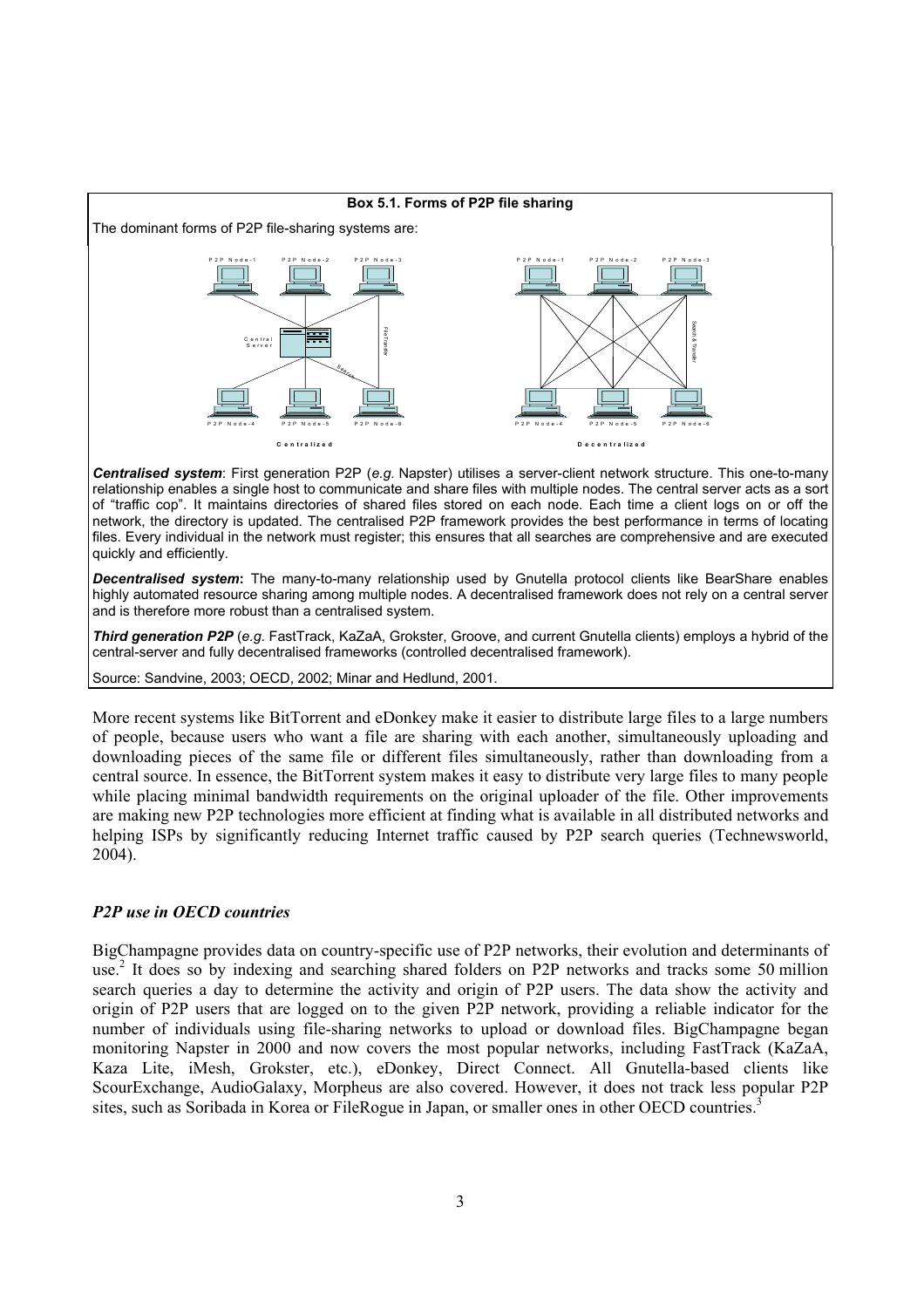Today more than 60 million US consumers appear to see file sharing as a convenient, efficient and enjoyable way to obtain digital content (PC Magazine, 2003). As Figure 5.5 shows, global P2P use of the popular fast-track networks (i.e. KazAa) increased by roughly 1.5 million simultaneous users (users who are jointly connected at any given moment) on FastTrack file sharing networks from September 2002 to September 2003. A peak of more than 5.5 million simultaneous users was reached in October 2003 but the number has since dropped back to around 4.5 million.

On the one hand, this decline is attributed to an increase in lawsuits against users of P2P networks and the rise of successful commercial music downloading services (*e.g.* Apple's iTunes, an online music store). Recent PEW surveys suggest that, owing to increasing lawsuits by the record industry<sup>[4](#page-4-0)</sup> and the rapid adoption of commercial on-line music sales, the number of people in the United States swapping music files on line has dropped by half, while the number of people downloading files on any given day has dropped by 75% since mid-2003 (Pew and comScore, 2004; *New York Times*, 2004). In a survey of 1 358 Internet users conducted from 1 March to 20 May 2003, 29% of Internet users admitted to downloading free music. The percentage dropped to 14% in a survey conducted 18 November to 14 December 2003. In November 2003, for example, 3.2 million Americans visited Napster.com, which was re-launched as a paid on-line music service in late October, while Apple's iTunes, an on-line music store, drew 2.7 million visitors in November 2003.<sup>5</sup>

<span id="page-3-1"></span><span id="page-3-0"></span>On the other hand, it is argued that the fall only represents a "return to normal", as sharing levels are again back to the four months preceding October 2003. The Pew figures may overstate the drop in file sharing because survey respondents are now more reluctant to admit to engaging in downloading activity. Interestingly, a look at the figures for all P2P networks (fast-track plus other networks) shows an increase from August 2002 to April 2004 to close to 10 million simultaneous users. Part of this steady rise of other networks can be explained by the fact that consumers have – in the light of increasing lawsuits against P2P users - left fast-track networks which are monitored more frequently. The rather flat evolution of the fasttrack networks since November 2003 and the parallel rise of simultaneous use of other networks may hint at a migration of P2P users to networks that attract less attention from the music industry and connected lawsuits.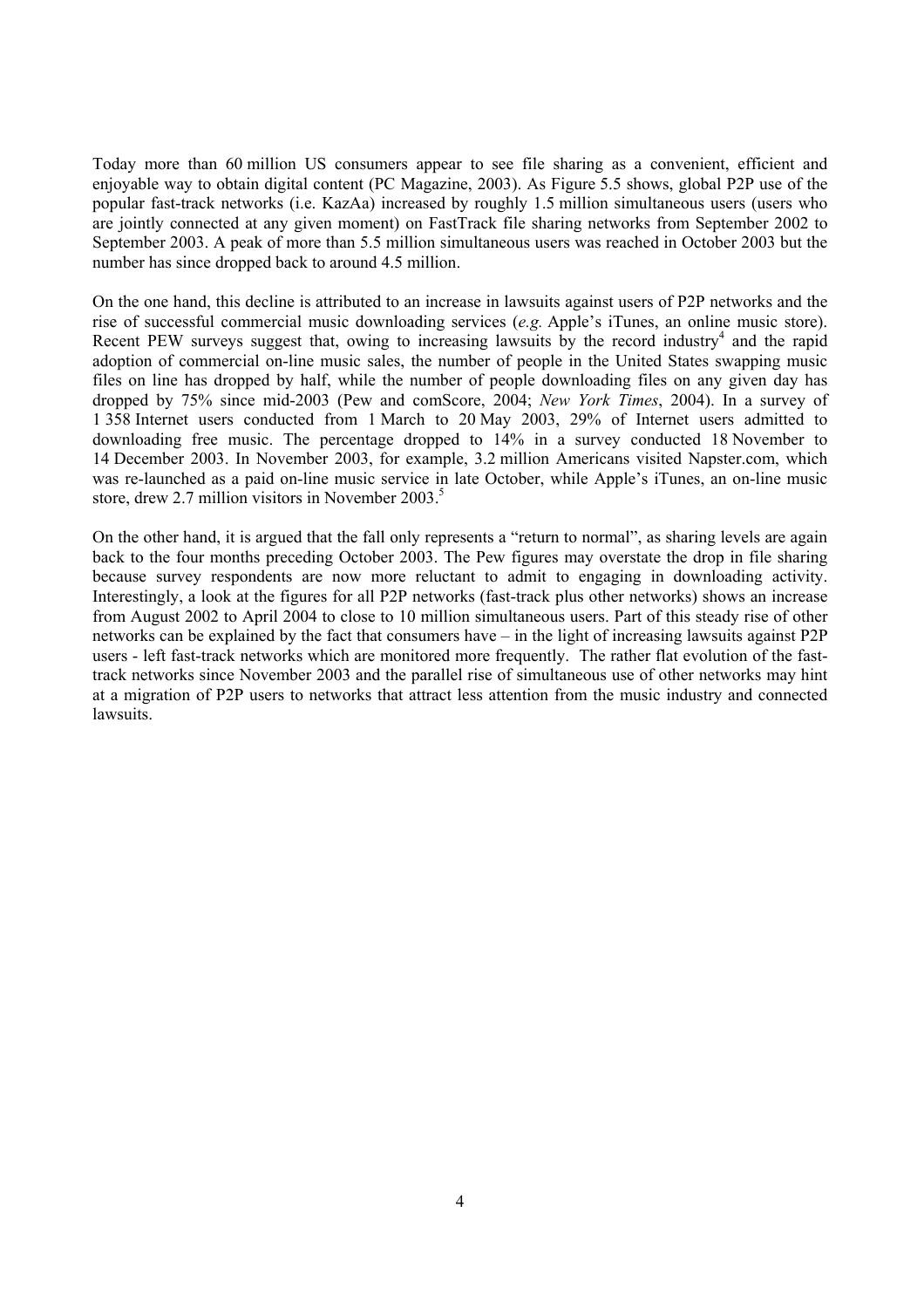

**Figure 5.5. Global FastTrack and other P2P network growth, simultaneous audience, August 2002-April 2004** 

\* black line is the trend line for "All Monitored Networks".

Source: OECD, based on BigChampagne data.

In terms of the distribution of P2P users, 55.4% originate from the United States. Germany accounts for 10.2%, Canada for 8%, France for 7.8%, United Kingdom for 5.4%, Italy for 1.7%, Spain for 1.1% and the Netherlands for 1% (see Table 5.8). No other OECD country accounts for more than 1%, although it must be recalled that BigChampagne does not cover Japanese and Korean sites. When weighted by population, Canadians seem to be the most intensive users (1.2% of total population). In no other country does the number of users, as a share of total population, exceed 1%. On average 0.24% of the OECD population is logged on simultaneously to a P2P network. If the data were weighted by number of Internet users rather than by the general population, average use of P2P would be much higher.

<span id="page-4-1"></span><span id="page-4-0"></span>The studies conducted on US P2P users show that music downloading has been one of the fastest-growing Internet activities. A survey by Pew (2003) conducted between March and May of 2003 found that 29% of Internet users have downloaded music files to their computer and that about 4% do so on an average day. The proportion was the same as in the previous survey of 2001 (Pew, 2001) but the absolute number was larger owing to overall growth of the on-line population. More than three-quarters (79%) of adult US Internet users who download music indicated that they do not pay for the files the download, and some two-thirds do not care whether the files are copyrighted or not. A study for France has shown that 30% of Internet users (from age 12) have downloaded music or other files over P2P networks (CREDOC, 2003) and that 15% of French Internet users who had not yet used P2P networks planned to do so in the next 12 months. Another study from May 2004 (CNC, 2004) found for France that more than 31 millions films are downloaded via non-commercial means per month. It is judged that around 19 % of French Internet users have already downloaded and watched movies at home. Only 4 % of Internet users have actually paid for viewing films online.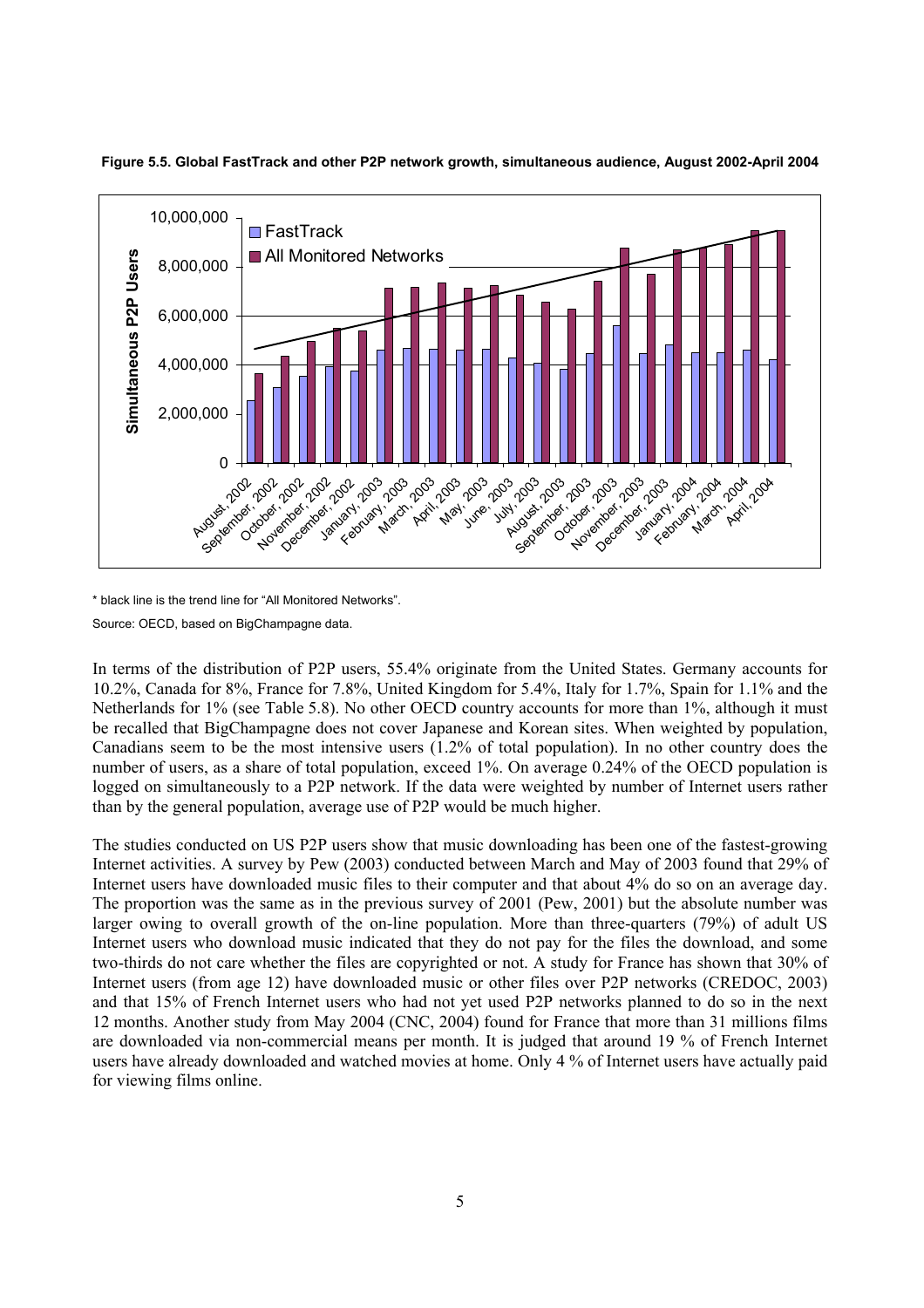### **Table 5.8. Distribution of P2P users in OECD countries, 2003**

|                       | <b>OECD</b> country   | Percentage of all<br>users |                   | <b>OECD Country</b>   | P2P users as a<br>percentage of total<br>population, Sept.-Oct.<br>2003 |
|-----------------------|-----------------------|----------------------------|-------------------|-----------------------|-------------------------------------------------------------------------|
| 1.                    | <b>United States</b>  | 55.4                       | 1.                | Canada                | $\overline{1.2}$                                                        |
| 2.                    | Germany               | 10.2                       | 2.                | <b>United States</b>  | 0.9                                                                     |
| $\overline{3}$ .      | Canada                | 8.0                        | 3.                | France                | 0.6                                                                     |
| $\overline{4}$ .      | France                | $\overline{7.8}$           | 4.                | Germany               | 0.6                                                                     |
| 5 <sub>1</sub>        | <b>United Kingdom</b> | 5.4                        | 5.                | Luxembourg            | 0.4                                                                     |
| 6.                    | Italy                 | $\overline{1.7}$           | 6.                | <b>United Kingdom</b> | 0.4                                                                     |
| $\overline{7}$ .      | Spain                 | 1.1                        | $\overline{7}$ .  | Sweden                | 0.4                                                                     |
| 8.                    | Netherlands           | $\mathbf{1}$               | 8.                | Belgium               | 0.4                                                                     |
| 9.                    | Australia             | 0.91                       | 9.                | Switzerland           | 0.4                                                                     |
| 10.                   | Belgium               | 0.8                        | 10.               | Austria               | 0.3                                                                     |
| 11.                   | Sweden                | 0.7                        | 11.               | Netherlands           | 0.3                                                                     |
| $\overline{12}$ .     | Japan                 | 0.7                        | 12.               | Norway                | 0.3                                                                     |
| $\overline{13}$ .     | Switzerland           | 0.6                        | 13.               | Australia             | $\overline{0.2}$                                                        |
| 14.                   | Austria               | 0.5                        | 14.               | Finland               | 0.2                                                                     |
| $\overline{15}$ .     | Mexico                | $\overline{0.3}$           | 15.               | <b>Denmark</b>        | 0.2                                                                     |
| 16.                   | Norway                | $\overline{0.3}$           | 16.               | New Zealand           | 0.2                                                                     |
| 17.                   | Korea                 | 0.2                        | 17.               | Italy                 | 0.1                                                                     |
| 18.                   | Portugal              | 0.2                        | 18.               | Spain                 | 0.1                                                                     |
| 19.                   | Poland                | 0.2                        | 19.               | Iceland               | 0.1                                                                     |
| $\overline{20}$ .     | Finland               | $\overline{0.2}$           | 20.               | Portugal              | $\overline{0.1}$                                                        |
| 21.                   | Denmark               | $\overline{0.2}$           | $\overline{21}$   | Ireland               | 0.1                                                                     |
| $\overline{22}$ .     | New Zealand           | $\overline{0.1}$           | $\overline{22}$ . | Japan                 | $\overline{0.1}$                                                        |
| 23.                   | Ireland               | 0.1                        | 23.               | Hungary               | 0.02                                                                    |
| 24.                   | Hungary               | 0.1                        | 24.               | Poland                | 0.02                                                                    |
| 25.                   | Greece                | 0.1                        | 25.               | Greece                | 0.02                                                                    |
| $\overline{26}$ .     | Luxembourg            | 0.04                       | $\overline{26}$ . | Korea                 | 0.02                                                                    |
| $\overline{27}$ .     | <b>Czech Republic</b> | 0.04                       | 27.               | <b>Czech Republic</b> | 0.01                                                                    |
| 28.                   | Turkey                | 0.03                       | $\overline{28}$ . | Mexico                | 0.01                                                                    |
| $\overline{29}$ .     | Slovak Republic       | 0.01                       | 29.               | Slovak Republic       | 0.01                                                                    |
| 30.                   | Iceland               | 0.01                       | 30.               | Turkey                | 0.00                                                                    |
| <b>OECD</b> countries |                       | 96.9                       |                   | OECD average          | 0.24                                                                    |

Percentage of all users and percentage of the total population

Source: OECD based on BigChampagne data.

For other OECD countries, music downloading does not necessarily, but is likely to, take place over P2P networks. In Finland, for example, the number of Internet users aged 10-30 who have downloaded an MP3 file to their PC<sup>6</sup> rose from 33% in 1999 to 46% in 2002 (Statistics Finland, 2003). In Canada, 24.3% of all households (up from 7.8% in 1999) obtain and save music over the Internet (Statistics Canada, 2003). In Japan, in 2002, 17.9% of broadband users (6.2% of narrowband users) downloaded music and 19% of broadband users (3.8% of narrowband users) downloaded videos (MPHPT, 2003). This demonstrates the importance of broadband for downloading large files.

The Pew studies for the United States also show considerable overlap between downloading and sharing populations (Pew, 2003), as 42% of those who download files say they also share files with others. Out of all Internet users, 17% download music but do not share files on line, 9% share files on line but do not download music, 12% both download music and share files, and 62% do not download music or share files at all.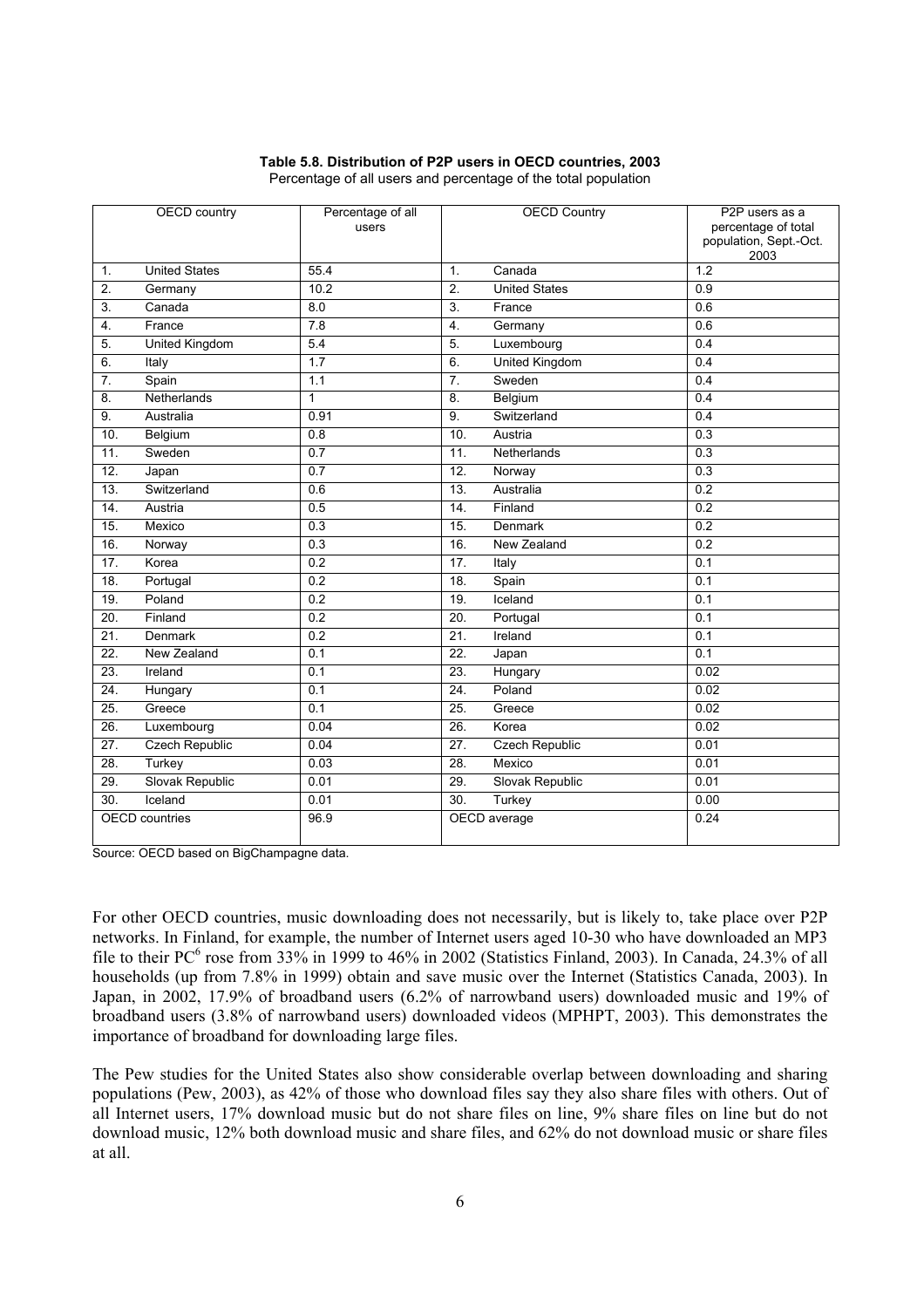The evolution of country-specific shares in P2P use from 2002 to 2003 (not weighted by population) indicates that French, German, Japanese and Italian shares have grown fastest, while those of the United States, Belgium and the United Kingdom are decreasing (significantly in the United States which started with a very large share) (Annex Figure C.5.1). The strong growth rates for European countries, for instance, can be explained by the fact that P2P has become popular later than in, for instance, the US. Other OECD calculations based on BigChampagne data show that countries with an initially very low share of P2P users (like Turkey, Czech Republic, Luxembourg, Greece, Mexico, Japan, New Zealand, Poland, Hungary and Portugal) have seen strong growth in their market share.

The ongoing increase of European P2P usage and the decrease of the share of the United States are mirrored again in the evolution of country-specific shares in P2P use from 2003 to 2004 (Figure 5.6).

| Country              | Change In Share of Global P2P User Base Jan.<br>'03 to Jan. '04 |  |
|----------------------|-----------------------------------------------------------------|--|
| Canada               | 4.5%                                                            |  |
| France               | 4.4%                                                            |  |
| United Kingdom       | 3.7%                                                            |  |
| Germany              | 3.6%                                                            |  |
| Spain                | 1.2%                                                            |  |
| Japan                | 1.1%                                                            |  |
| Austria              | 0.8%                                                            |  |
| Netherlands          | 0.7%                                                            |  |
| Belgium              | 0.6%                                                            |  |
| <b>United States</b> | $-23.53%$                                                       |  |

**Figure 5.6. Change in share of global P2P user base, January 2003 to January 2004**

<span id="page-6-0"></span>Some interesting points can be made concerning the type of files shared. Napster only allowed users to share music files in the popular MP3 format. Today, however, video and other files (*i.e.* software) make up more than 35% of total files offered over file-sharing networks. Indeed, the share of video and software files traded increased significantly between 2002 and 2003, while the share of audio files decreased from 62.5% to 48.6% (Figure 5.7). According to BigChampagne, the increased downloading of video files is due to higher available bandwidth (depending on the technology a 2.5 hour movie can now be downloaded in minutes) and new DVD and CD burning technologies. In the United States, one in five young file sharers has downloaded a movie. By 2008, revenues from DVDs and tapes are expected to drop by 8%, while various forms of video on-demand will gross USD 4.2 billion (Forrester Research, 2003). Consequently non-commercial downloading is a also threat to the sale of hard media (CDs, videos, etc.).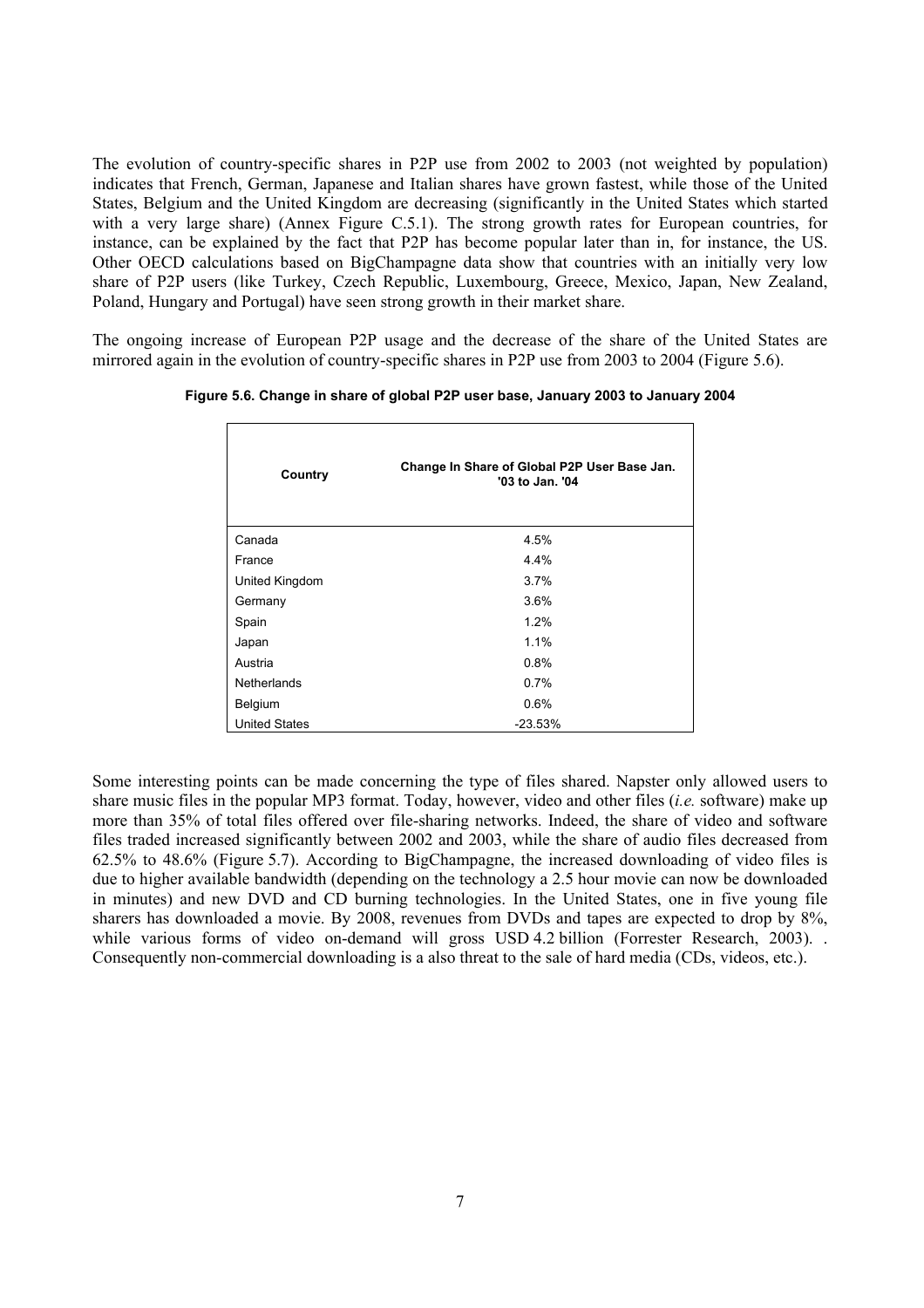



Note: Other files include software, documents, images and other files not included in the video and audio categories. The numbers indicate the files available for upload on P2P networks. Owing to the close correlation of uploaded and downloaded files, the figures are representative for downloaded files.

Source: OECD based on BigChampagne data.

Figure 5.8 shows the breakdown of file use for individual OECD countries on KaZaA, a popular P2P network.



**Figure 5.8. File breakdown for OECD countries based on peak simultaneous KaZaA users, September-October 2003**

Note: Other files include software, documents, images and other files not included in the video and audio categories. The data are not representative of other P2P networks.

Source: OECD based on BigChampagne data.

To access video and software files, Germany, Italy and New Zealand use P2P networks the most and Japan, Portugal and the Czech Republic the least. Other studies indicate that video content is more popular in Europe than in other OECD countries. This is partly due to the fact that the P2P technology most used in Europe (eDonkey) is particularly useful for sharing large files (600 MB or more), whereas most US users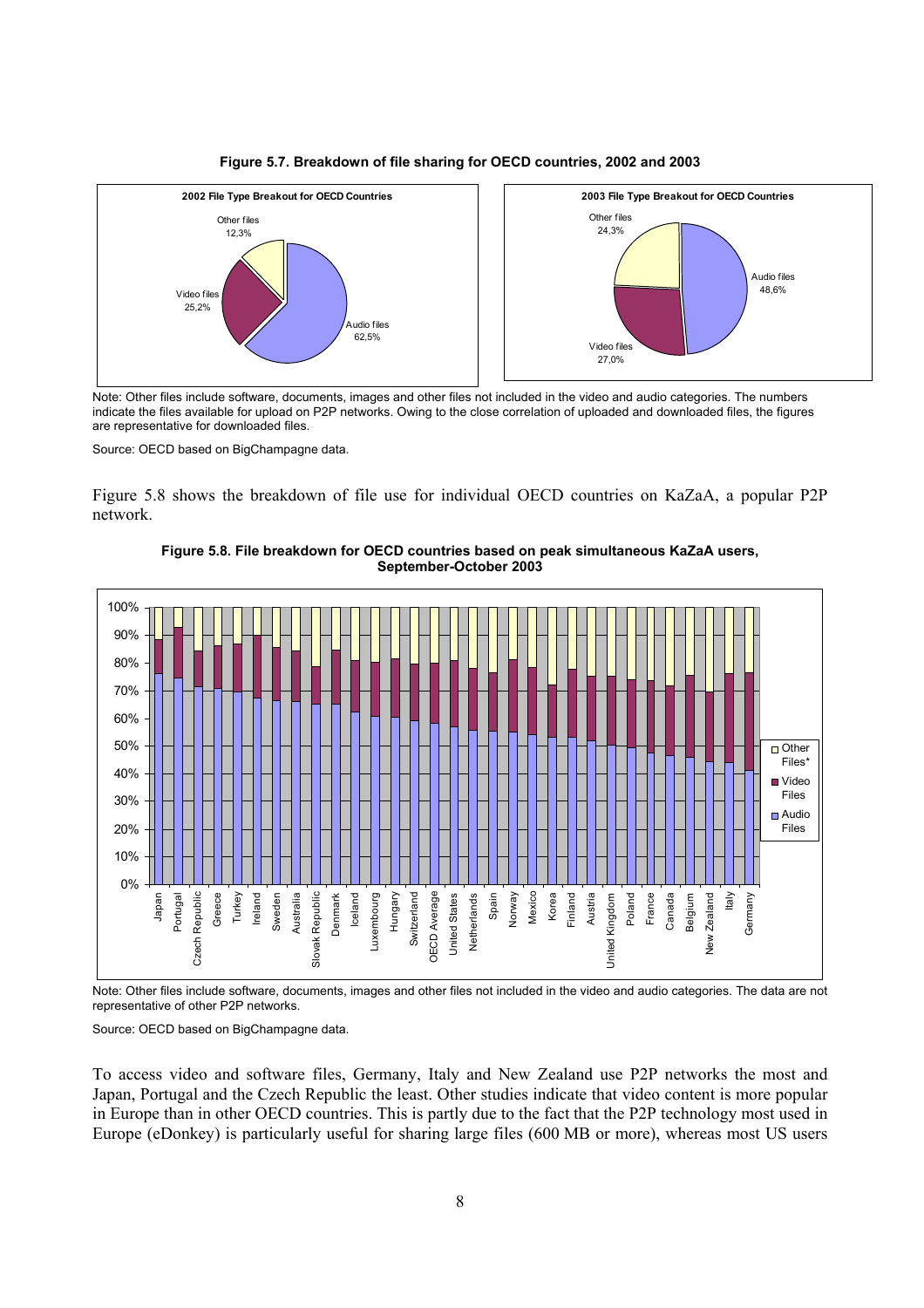rely on FastTrack, which is a better resource for sharing smaller music and software files (3-7 MB) (Sandvine, 2003).

Lyman and Varian (2003) have found that the total size of video files being shared is greater than that of audio files (Table 5.9). The average size of an ".avi" file (a common video format) is 162 MB, while the average size of an ".mp3" (the most common audio format) is about 4 MB). In terms of the total number of individual files (as opposed to their cumulative size), audio is the most shared format by far. The files most commonly shared by P2P users are MP3 files, music files encoded using MP3 technology and .kpl files (KaZaA play list files). Lyman and Varian (2003) find that MP3 files use up to 30% of file users' hard disks. Image files (.jpg, .bmp) are also popular.

| Type     | Sum of size (GB) | Number of files | Percentage of total size |
|----------|------------------|-----------------|--------------------------|
| Video    | 8 6 6 1 . 6      | 126 217         | 58.7                     |
| Audio    | 4 9 2 9.4        | 1 253 308       | 33.4                     |
| Software | 648.3            | 85 0 72         | 44                       |

**Table 5.9. Size of traded files, 2003** 

Source: Lyman, P. and H.R. Varian (2003), "How much Information 2003", www.sims.berkeley.edu/research/projects/how-much-info-2003/.

The ever-increasing amount and diversity of copyright-protected content circulating over P2P networks clearly present a challenge to governments and to firms. First, businesses are confronted with degraded network availability, reduced bandwidth, potentially lost worker productivity and the threat posed by the presence of copyrighted material on their networks (Blue Coat, 2004). Second, copyright owners fear the instantaneous non-commercial redistribution of their works. Governments and courts face the challenge of determining what part of such activity is illegal and how intellectual property right frameworks have to be adjusted and enforced to reduce illegal file sharing.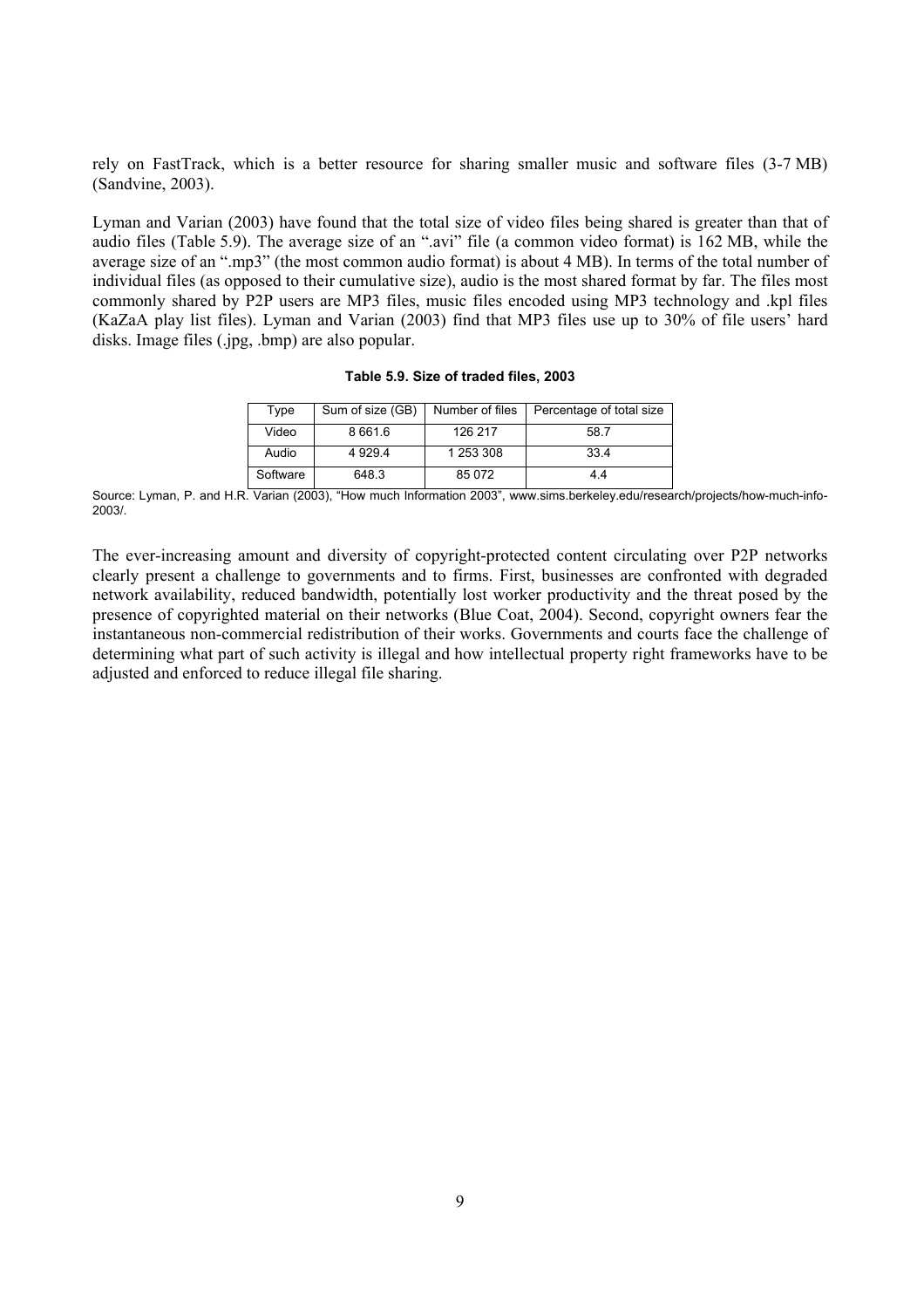### *Determinants of P2P use*

Plotting the availability of broadband against P2P use (Figure 5.9) shows a positive relationship between P2P use and broadband availability. Studies for the United States indicate that availability of broadband increases downloading of music, films and other copyrighted works. According to Pew (2003), 41% of US Internet users with a broadband connection at home have downloaded music versus a quarter of dial-up users.



**Figure 5.9. Relationship between broadband access and P2P use in selected OECD countries** 

Source: OECD, based on BigChampagne data and OECD ICT database.

However, the availability of broadband alone does not explain P2P use (R-square: 0.37). Broadband certainly has a positive effect on the spread and intensity of P2P use (especially on the size of exchanged files). However, low bandwidth did not deter P2P users before the advent of broadband. For some Internet users (especially students), the desire to use P2P networks more efficiently, may actually have influenced their choice of upgrading their Internet connection to broadband. In this case, it is actually the availability of content which drives broadband up-take and not the other way around. Additional important explanatory variables include factors such as age, educational attainment, income and whether or not the Internet user is a student.

Younger US Internet users are the most active P2P downloaders (Pew 2001, 2003). In 2001, 53% of users aged 12-17 downloaded music files via P2P networks. In a related finding, students are also more likely to download music, with 56% of full-time students and 40% of part-time students reporting downloading music files to their computer. Only a quarter of non-students report downloading files.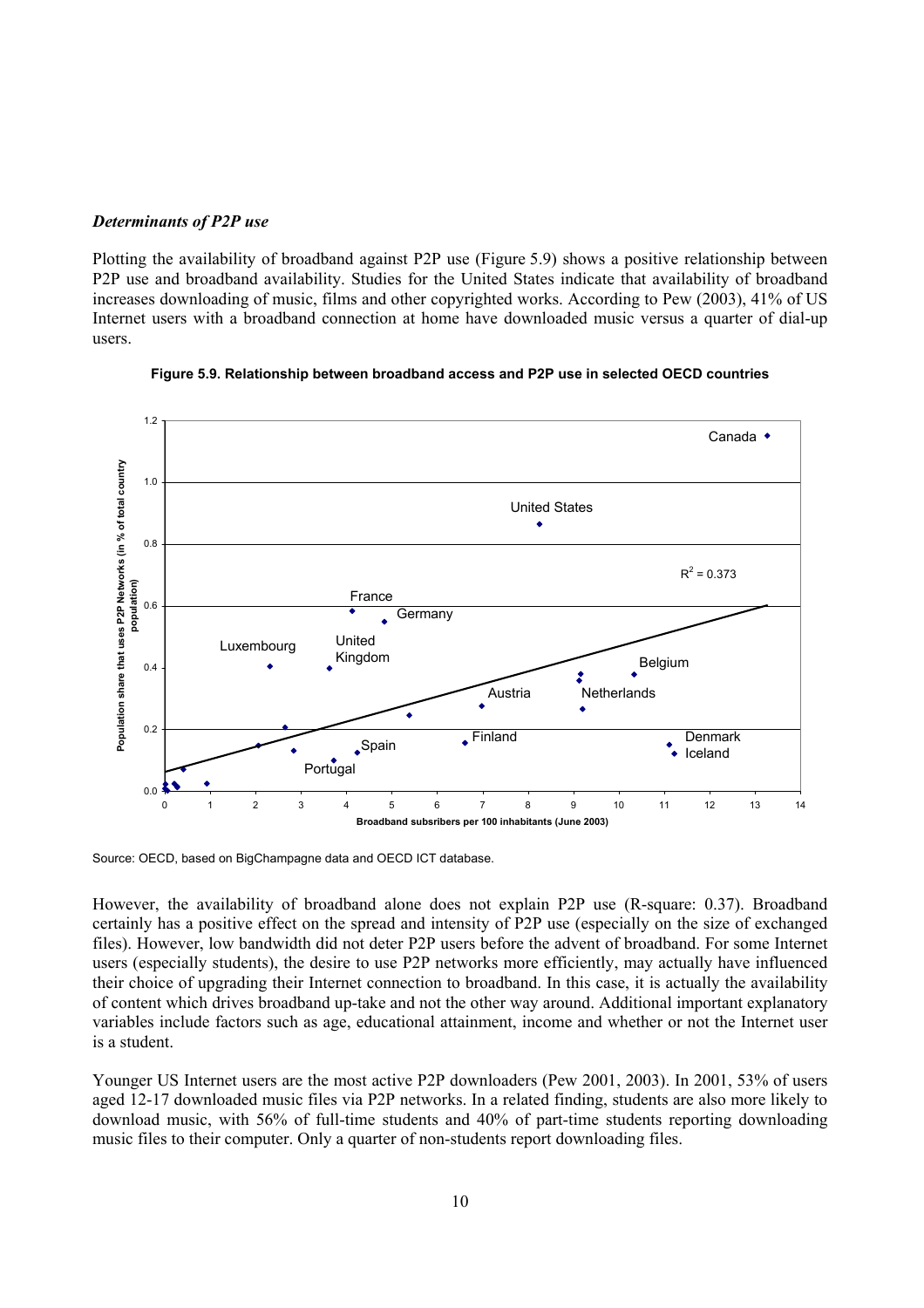In the United States Internet users' household income and educational level appear to be negatively correlated with downloading behaviour. For example, 38% of Internet users in households earning less than USD 30 000 a year download music files, as opposed to 26% of those earning more than USD 75 000 (Pew, 2003), and more highly educated Internet users seem less prone to download music. Specifically, 23% of Internet-using college graduates download music files as compared to 34% of Internet users with lower levels of education (Pew, 2003). However, it is important to recall that students, who are usually counted as low-income and who have not yet completed their degree, are the most active file-sharing users.

For France, for instance, the negative relationship between P2P use and income cannot be confirmed (Table 5.10). French students and managers (*cadres*) are most likely to download. French Internet users aged 18-24 are the most active P2P users, followed by users under 18 years and those aged 25-39. As the current generation of P2P users moves into older age brackets, file sharing is likely to become widespread at all ages. With respect to income, blue-collar workers earning less than EUR 900 a month are as likely to download music as persons earning more than EUR 3 100 a month. In addition, Internet users with a university diploma are more likely to download music than those with a high school or no diploma. In general, men are more likely to download music than women.

#### **Table 5.10. French Internet users having downloaded free music, movie or software files over P2P networks, June 2003**

|                     |                                                        | Yes             | No |
|---------------------|--------------------------------------------------------|-----------------|----|
| Gender              | Male                                                   | 37              | 60 |
|                     | Female                                                 | 23              | 72 |
|                     | $\overline{12}$ – 17 years                             | 31              | 66 |
| Age                 | $18 - 24$ years                                        | 47              | 52 |
|                     | $25 - 39$ years                                        | 31              | 65 |
|                     | $40 - 59$ years                                        | $\overline{22}$ | 74 |
|                     | $60 - 69$ years                                        | (11)            | 82 |
| Education           | No degree                                              | (21)            | 75 |
|                     | High school diploma                                    | 33              | 62 |
|                     | University diploma                                     | 35              | 61 |
|                     | Individuals between 12 and 17<br>vears                 | 31              | 66 |
| Profession          | Self-employed                                          | (28)            | 70 |
|                     | Manager<br>or<br>posts<br>high<br>of<br>responsibility | 37              | 58 |
|                     | Employee                                               | 26              | 69 |
|                     | Blue-collar worker                                     | 31              | 67 |
|                     | Retired                                                | (14)            | 72 |
|                     | Student                                                | 36              | 61 |
| Monthly             | Below EUR 900                                          | 36              | 60 |
| household<br>income | EUR 900 to EUR 1 500                                   | 28              | 67 |
|                     | EUR 1 500 to EUR 2 300                                 | 31              | 64 |
|                     | EUR 2 300 to EUR 3 100                                 | 27              | 69 |
|                     | Above EUR 3 100                                        | 35              | 60 |

#### Percentage of all Internet users

Figures in brackets may not be statistically meaningful and should be interpreted with caution.

Source: CREDOC (2003), "La diffusion des technologies de l'information dans la société française", Document réalisé à la demande du Conseil Général des Technologies de l'Information et de l'Autorité de Régulation des Télécommunications, Novembre, www.arttelecom.fr/publications/etudes/et-credoc-2003.zip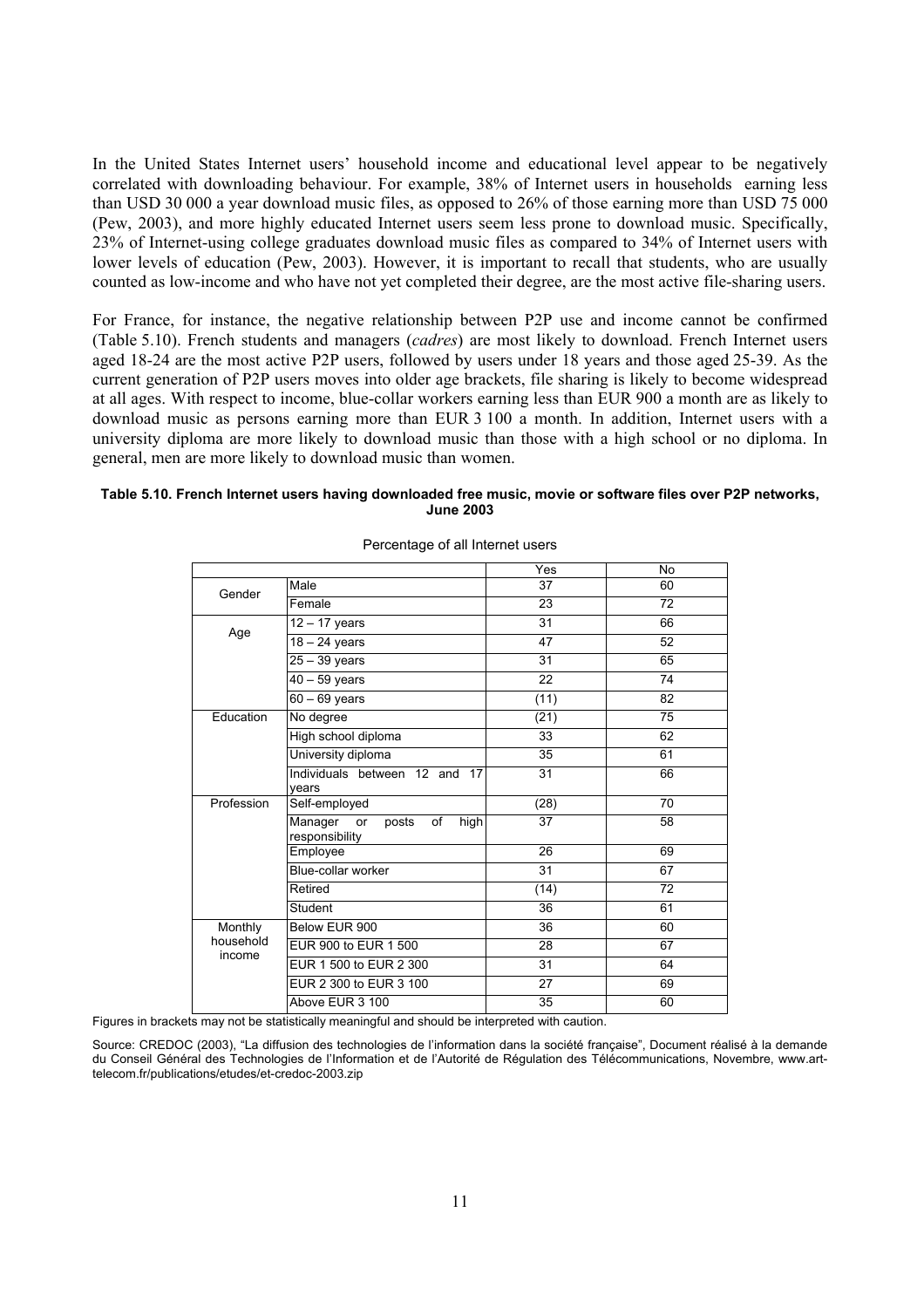## *New applications of P2P networks in research and business*

P2P is not simply downloading of MP3 files. In fact, file sharing has already moved to the next level and will be applied for all types of on-line information, data distribution, grid computing and distributed file systems (USA Today, 2003; see also OECD, 2002). Some examples shall illustrate:

- In applying the P2P technology to Skype, a free, high-quality Voice over the Internet (VoiP) service that has diffused rapidly, another important driver of change in traditional telephone markets may have been kicked off by the use of P2P technology.<sup>[7](#page-12-0)</sup>
- Furthermore, banks already use file-sharing technology to transfer data to branches; in future, P2P platforms will be used for sharing proprietary information and distributing data for banking, insurance and other industries.
- Contiki, a travel service group, and Akamai, which provides e-business infrastructures, use P2P technology to help companies deliver sales presentations and multimedia content.
- The Linux company Lindows is continuing its experiment to offer software via P2P networks at half the normal price from its Web site, passing on lower networking costs to customers and increasing the number of simultaneous downloads. $\delta$
- P2P file sharing is also used in academia and government. Recently Penn State and MIT in the United States and British Columbia's Simon Fraser University in Canada started developing a P2P network to share academic materials faster and more reliably.
- The US government is using decentralised networks to exchange data, $9$  and US federal agencies are reported have begun using P2P technology to get statistics and information from computers in over 100 different government agencies.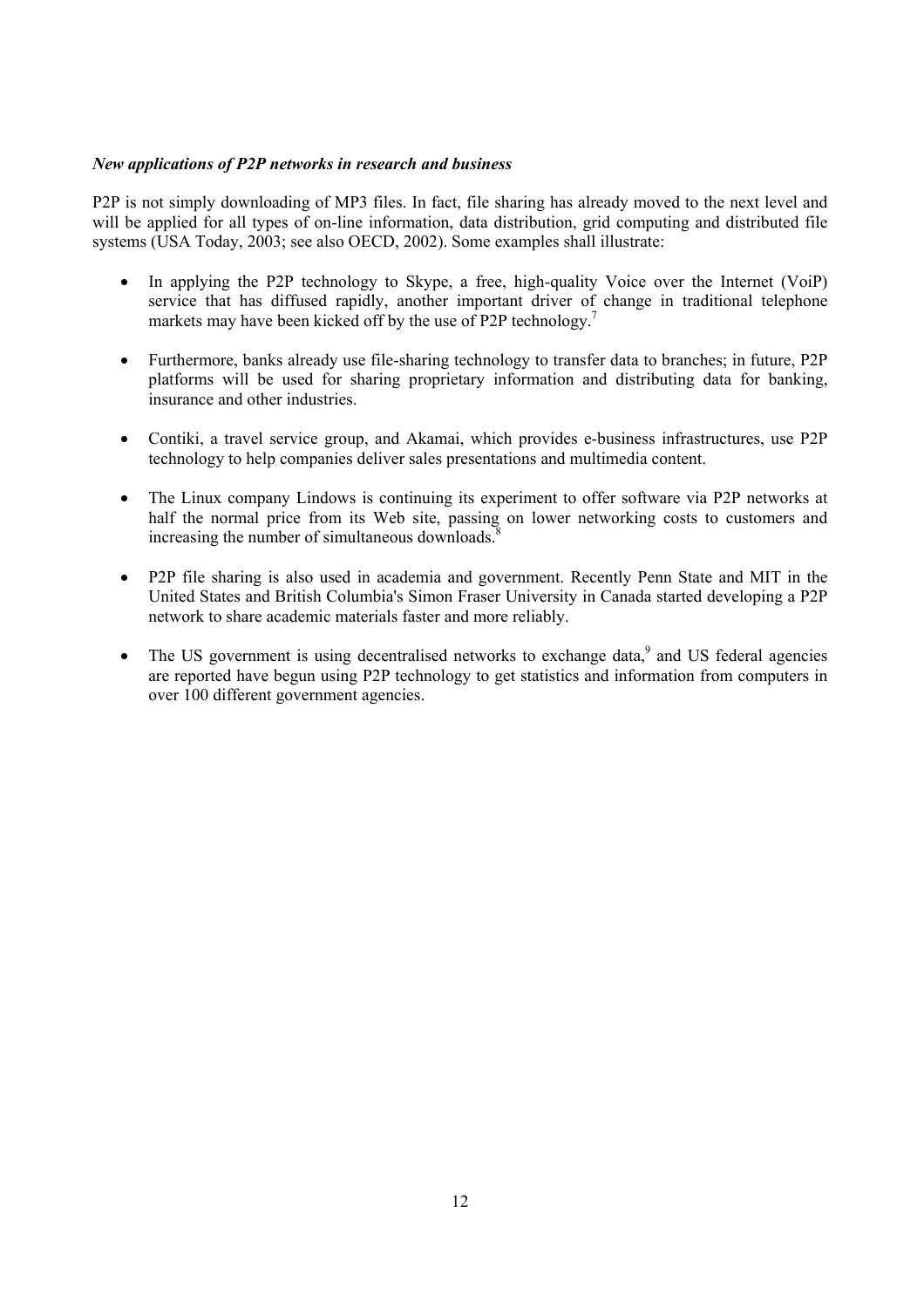## **APPENDIX**

<span id="page-12-2"></span><span id="page-12-1"></span><span id="page-12-0"></span>

### **Figure C.5.1. Change In Share of Global P2P User Base 2002 to 2003**

Source: OECD based on BigChampagne data. The strong growth rates for European countries, can be explained by the fact that P2P has become popular later than in, for instance, the US. As one would expect, countries with lower initial shares experience stronger growth.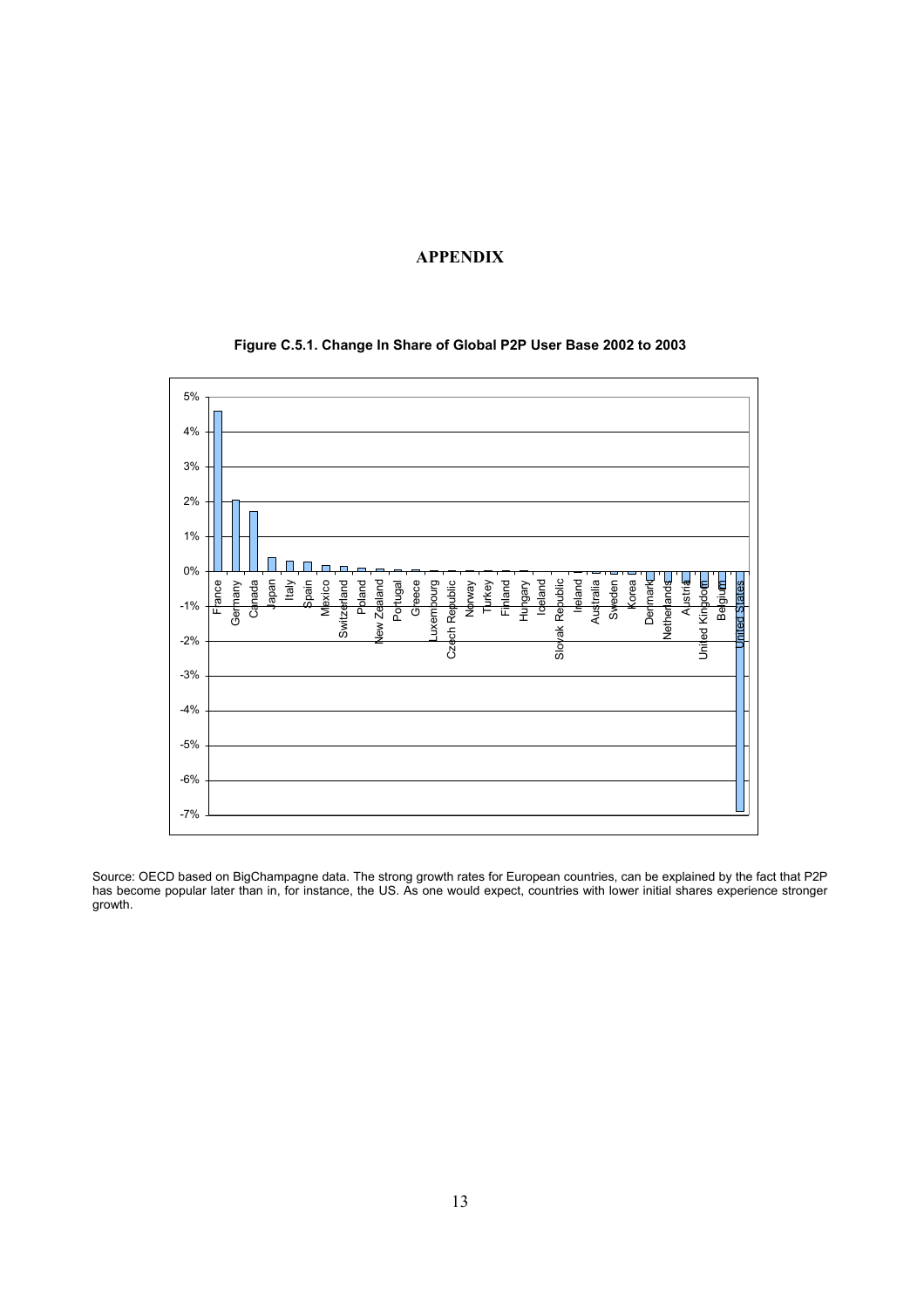### **REFERENCES**

- Blue Coat (2004), "Establishing an Internet Use policy to address Peer-to-Peer (P2P) Use", Sunnyvale: Blue Coat, www.bluecoat.com/downloads/whitepapers/BCS\_Controlling\_P2P\_survey.pdf, accessed 7 July 2004.
- California Senate (2003), "Embracing the Digital Age of Entertainment", Hearnig Before the California Senate Select Committee on the Entertainment Industry, Informational Hearing on Peer to Peer File Sharing, 27 March 2003, www.bigchampagne.com/BigChampagne\_Senate\_Testimony.pdf accessed 4 July 2004.
- CNC (Centre National de la Cinématographie) (2004) : La piraterie de films: Motivations et pratiques des Internautes; Analyse qualitative, Mai 2004, Service des études, des statistiques et de la prospective, Paris, www.cnc.fr/a\_presen/r4/pirateriemotivprat.pdf, accessed 8 July 2004.
- CREDOC (Centre de Recherche pour l'Etude et l'Observation des Conditions de vie) (2003), "La diffusion des technologies de l'information dans la société française", Document réalisé à la demande du Conseil Général des Technologies de l'Information et de l'Autorité de Régulation des Télécommunications, Novembre, www.art-telecom.fr/publications/etudes/et-credoc-2003.zip, accessed 8 July 2004.
- Forrester Research (2003), "From Discs To Downloads", Forrester Research Report, August 2003, www.forrester.com/ER/Research/Report/Summary/0,1338,16076,FF.html, accessed 6 July 2004.
- Lyman, P. and H. R. Varian (2003), "How much Information 2003", www.sims.berkeley.edu/research/projects/how-much-info-2003/, accessed 6 July 2004.
- Minar, N. and M. Hedlund (2001), Peer-to-Peer Models Through the History of the Internet, Chapter 1 in *Peer-to-Peer: Harnessing the Power of Disruptive Technologies*, Oreilly Press.
- MPHPT (2003), *Information and Communications in Japan, Building a New Japan-based Information Society*, Japan Ministry of Public Management, Home Affairs, Posts and Telecommunications. www.johotsusintokei.soumu.go.jp/whitepaper/eng/WP2003/2003-index.html, accessed 6 July 2004.

*New York Times* (2004),"In Survey, Fewer Are Sharing Files (or Admitting It)", 5 January.

OECD (2002), *Information Technology Outlook: ICTs and the Information Economy*, OECD, Paris.

OECD (2004), Recommendation of the Council on Broadband Development, adopted by the Council at its 1077th Session on 12 February 2004, C(2003)259/FINAL 27-Feb-2004, www.oecd.org/dataoecd/31/38/29892925.pdf.

PEW (2001), "The Music Downloading Deluge", Pew Internet Tracking Report, 24 April 2001, www.pewinternet.org/reports/pdfs/PIP\_More\_Music\_Report.pdf, accessed 3 July 2004.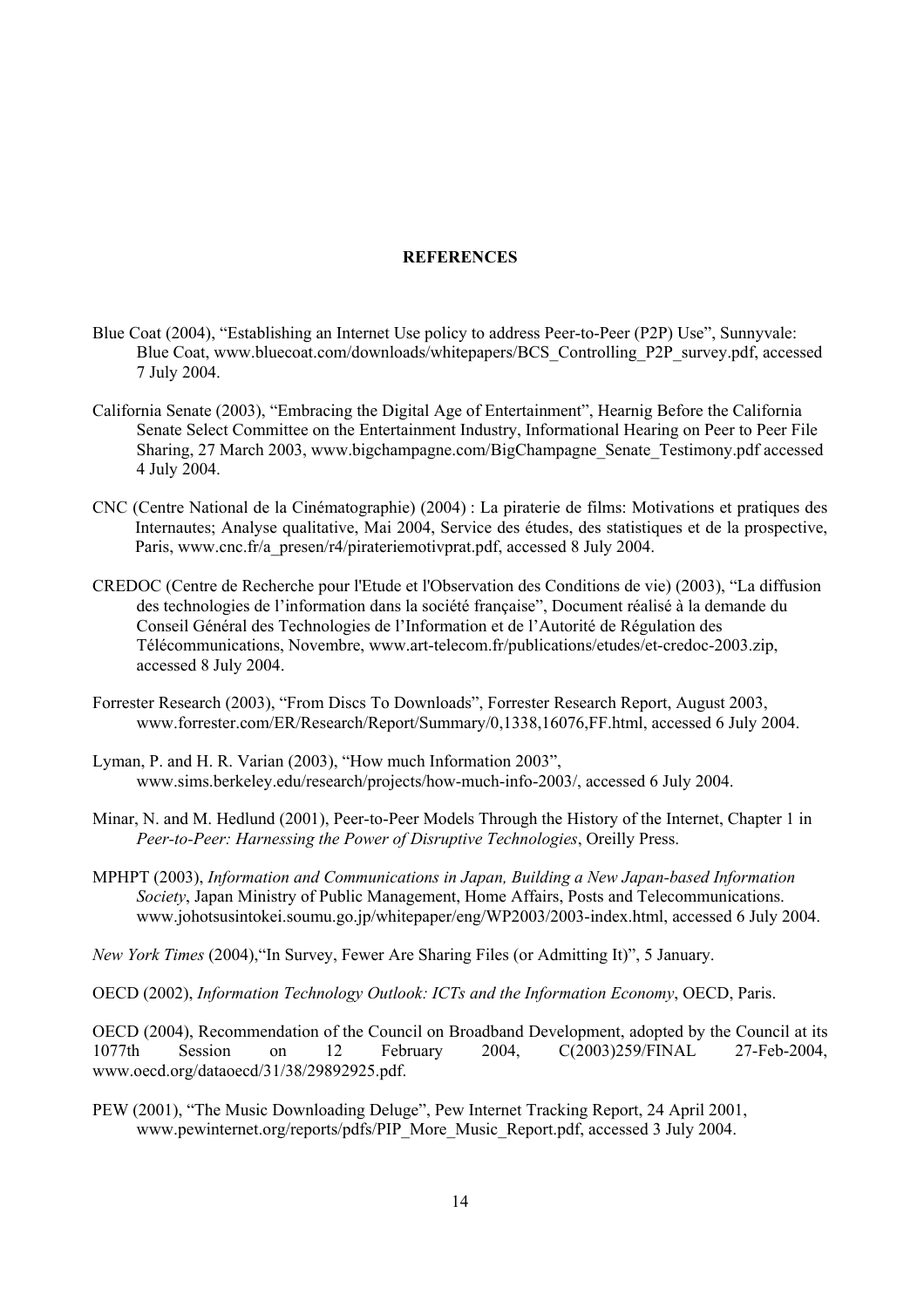- PEW (2003), Music Downloading, File-sharing and Copyright: A Pew Internet Project Data Memo, Pew Internet Tracking Report, 31 July 2003, www.pewinternet.org/reports/toc.asp?Report=96, accessed 4 July 2004.
- PEW and comScore (2004), "The Impact of Recording Industry Suits against Music File Swappers", Pew Internet Project and comScore Media Metrix Data Memo, January, [www.pewinternet.org/reports/pdfs/PIP\\_File\\_Swapping\\_Memo\\_0104.pdf,](http://www.pewinternet.org/reports/pdfs/PIP_File_Swapping_Memo_0104.pdf) accessed 4 July 2004.
- PC Magazine (2003), "The Changing Face of Online Music", 24 September, www.pcmag.com/article2/0,1759,1298685,00.asp, accessed 4 July 2004.
- Sandvine (2003), "Regional Characteristics of P2P: File Sharing as a Multi-application, Multi-national Phenomenon", An Industry White Paper, October 2003, Sandvine Incorporated, www.sandvine.com/solutions/pdfs/Euro\_Filesharing\_DiffUnique.pdf, accessed 7 July 2004
- Star (2003), "A European Panel Approach to the Web Users and E-commerce", Issue Report No. 39, September, www.databank.it/star/list\_issue/f\_3.html, accessed 7 July 2004.
- Statistics Canada (2000), *Information and Communications Technologies and Electronic Commerce in Canadian Industry,* Cat. No. 88F0006XIB-00004 Statistics Canada.
- Statistics Canada (2003), High-speed on the Information Highway: Broadband in Canada, September, www.statcan.ca/english/research/56F0004MIE/56F0004MIE2003010.pdf, accessed 7 July 2004.
- Statistics Finland (2003), *The Evolution of the Information Society: How Information Society Skills and Attitudes Have Changed in Finland in 1996-2002*, Helsinki: Statistics Finland.

Industry Canada (2001), *E-commerce Statistics* , http://strategis.ic.gc.ca, accessed 12 March 2003.

Technewsworld (2004), "P2P Networks Evolve: An Interview with StreamCast CEO Micheal Weiss", 26 January.

*USA Today* (2003), "File-sharing Goes to the Next Level", 16 November.

- 1. Record Industry Association of America (RIAA), www.riaa.com/issues/default.asp
- 2. "BigChampagne is Watching You", *Wired*, Issue 11.10, October 2003, wired.com/wired/archive/11.10/fileshare.html?pg=1.
- 3 BigChampagne observes only public activity on the part of individual users. No private information is collected, only information that is explicitly shared by the user with the open public sharing system.
- 4. "Music Industry Commences New Wave of Legal Action against Illegal File Sharers", RIAA Press Statement, 3 December 2003, Internet: www.riaa.com/news/newsletter/120303.asp**.**
- 5. "Apple unveils music store", CNET News.Com, 28 April 2003; "Napster: 5 million songs sold", CNET News.com, 23 February 2004; "Microsoft considering music store", CNET News.Com, 25 July 2003.
- 6. Not all music downloaded over the Internet is non-commercial in nature or over P2P networks. It can be assumed however that non-commercial downloading over file-sharing networks is a large share.